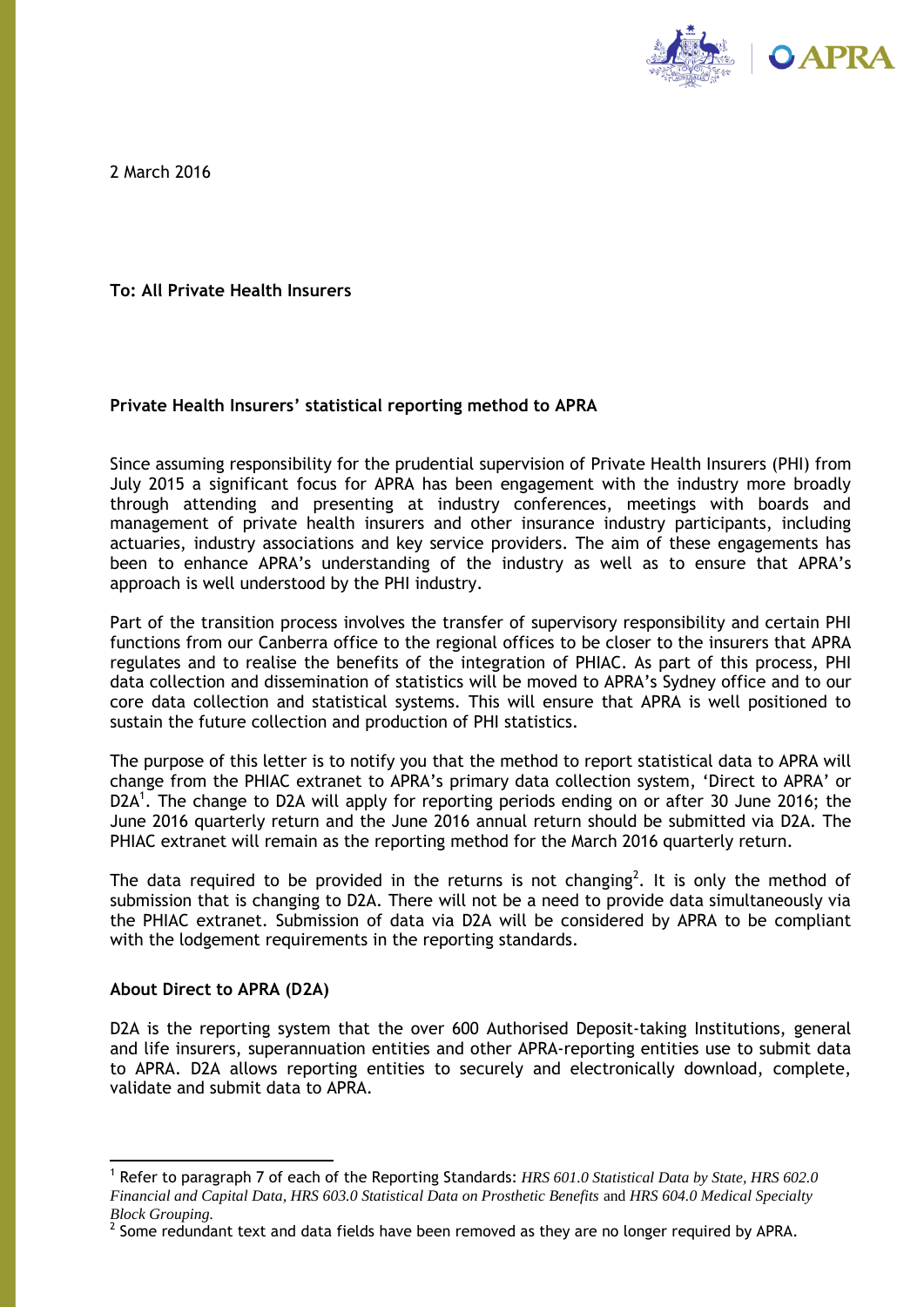PHIs will be able to use D2A to:

- download their quarterly and annual returns;
- complete the returns directly or by importing Standard Business Reporting (SBR) compliant files;
- validate data;
- encrypt and authorise submissions using AUSkey;
- retrieve previously submitted data<sup>3</sup>; and
- amend and resubmit past data as needed.

D2A is available for immediate download from the APRA website. Detailed information on downloading and installing D2A is contained in the D2A help guide<sup>4</sup>. APRA provides D2A Helpdesk support on 02 9210 3400. The D2A Helpdesk will be able to assist with the installation of D2A and answer technical questions in relation to the system.

# **AUSkey**

Once you have acknowledged the use of your PHI's AUSkey you will be able to use it to submit data via D2A and to view previously submitted data<sup>5</sup>.

The AUSkey acknowledgement can be completed by downloading the form from APRA's website and sending a signed version to the APRA Registrar, which can be done via e-mail to [registrar@apra.gov.au](mailto:registrar@apra.gov.au)<sup>6</sup>.

### **Standard Business Reporting**

SBR is a Government initiative to reduce the burden of business-to-government reporting. SBR reduces reporting burden by providing a common format to provide financial data to participating agencies, which include ASIC, the ATO, and state and territory revenue offices.

D2A is SBR-enabled. It accepts information provided in SBR-format reports. Institutions that create and import SBR-format reports save time and effort in data quality assurance and in data entry.

APRA will provide more detailed information following this letter for PHIs and PHI software providers on creating and importing SBR-format reports.

### **Further information**

There is detailed guidance on the APRA website for entities to be able to install and use D2A.

APRA will hold information sessions in May 2016 for PHIs on using D2A. We will also hold information sessions for PHIs and their reporting software providers on how SBR can be used to streamline reporting. APRA will provide the time and locations of these information sessions by the end of March 2016.

While it is not necessary to install and familiarise yourself with D2A immediately, it is recommended that you download and install D2A and complete the AUSkey acknowledgement before the information sessions.

 $3$  Including data previously submitted from 2007 to present.

<sup>4</sup> <http://www.apra.gov.au/CrossIndustry/Pages/D2A.aspx>

 $5\overline{\mathsf{AUS}}$ key is the security credential that allows businesses to transact online with many government agencies.

<sup>&</sup>lt;sup>6</sup> Details of submitting the D2A acknowledgement form are available at <http://www.apra.gov.au/CrossIndustry/Pages/AUSkey-FAQ.aspx>